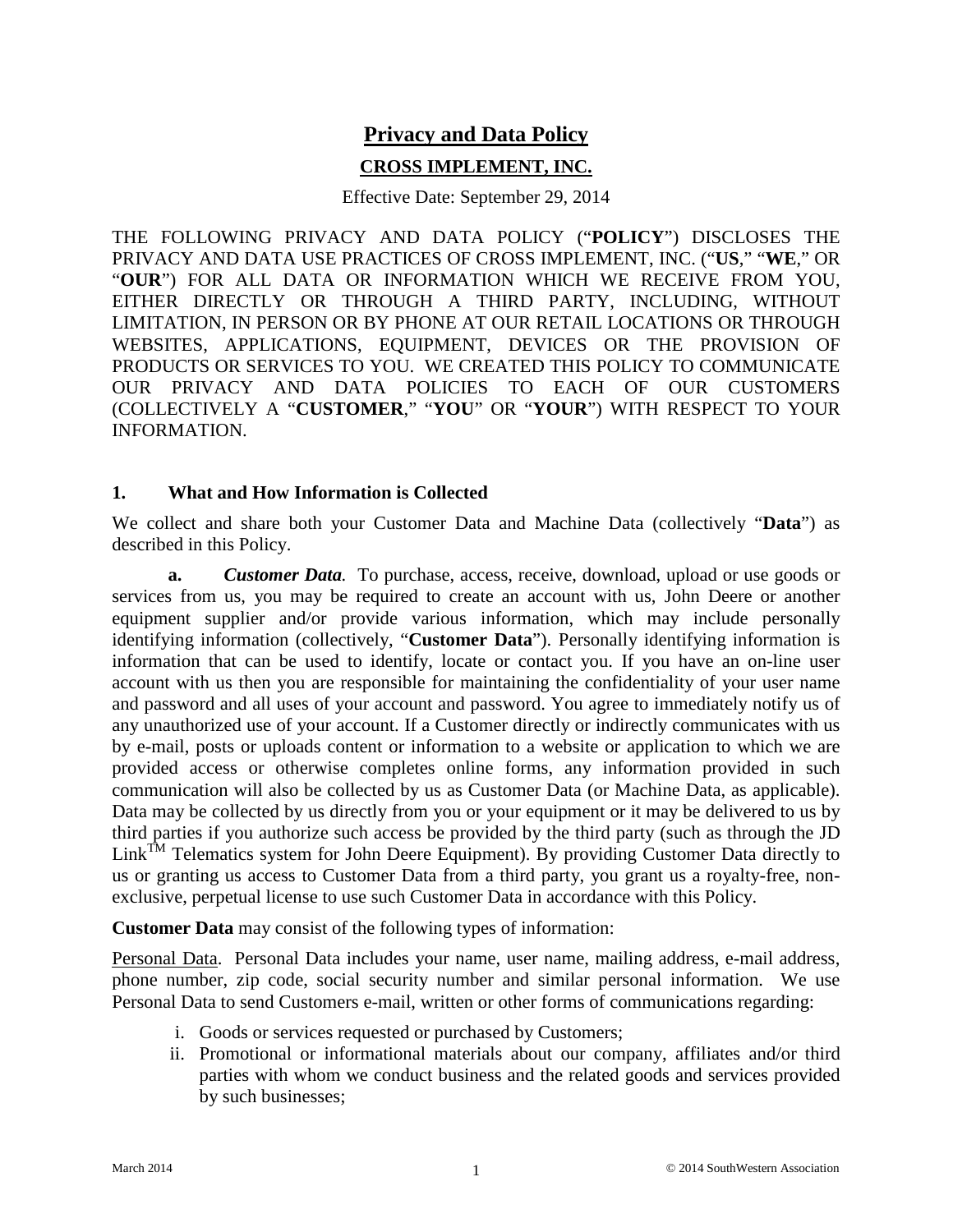- iii. Machine-specific information to participating Customers; and
- iv. Updates, advertisements, offers and announcements relating to the goods and services of our company, affiliates and/or third parties with whom we conduct business.

You consent to receive communications from us electronically, but have the ability to opt-out of receiving future e-mails of the type described in (ii)-(iv) by contacting us at the following e-mail address info@crossimp.com or changing your account preferences, if applicable. Notwithstanding anything to the contrary in this Policy, we may communicate with each Customer by e-mail if such e-mail communication is sent for the purpose of protecting the interests of Customer, including any Customer Data, property or other data, or to provide Customer with any notification or disclosure that may be required under applicable law or our Policy. Accordingly, as a Customer, you agree that all communications, disclosures, and notices sent to you by e-mail satisfy any requirement that notice be provided in writing.

Transaction and Demographic Data. We collect transaction information about your purchases, inquiries and customer accounts to fulfill orders or for our general business needs, including maintenance and warranty services. We also may collect general demographic or preference data regarding your interests, goals or needs to understand who you are and what products and services may interest you or meet your needs.

Financial Data. We may collect financial information from you to complete purchases of goods or services, such as credit card information or your billing address. If you purchase products for personal, family, or household use through financing that is provided by us or facilitated by us, then you have the right to request that we not share any of your personal information derived from that transaction with unaffiliated third parties outside of the requirements to complete your requested transaction by submitting the opt-out form attached to the bottom of this Privacy and Data Use Policy. We may also assist you in applying for financing with certain third parties or engage in direct financing with you. **We may report information about your account to credit bureaus. Late payments, missed payments, or other defaults on your account may be reflected in your credit report.** 

**b.** *Machine Data.* Machine Data includes information that is generated by, collected by or stored on your equipment or any hardware or device interfacing with your equipment, and may be provided directly through such equipment, hardware or device or indirectly when reported to us through you or a third party (collectively, "**Machine Data**"). Machine Data includes, without limitation, the following data, which we may track, collect, receive and use in accordance with this Policy:

- i. Technical information including IP addresses, persistent identifiers, statistical utilization, transmission and access methods and sources, and preference information that is collected by cookies, web beacons, or other similar device based collection technologies. This may include any search that led you to our website, your connection speed or type, and your browser or device information. You may block all cookies by following the instructions applicable to your browser at [http://www.aboutcookies.org/page-1;](http://www.aboutcookies.org/page-1)
- ii. Equipment use history including fuel usage, number of engine hours, diagnostic data, software and hardware version numbers, geolocation data, and other equipment data; and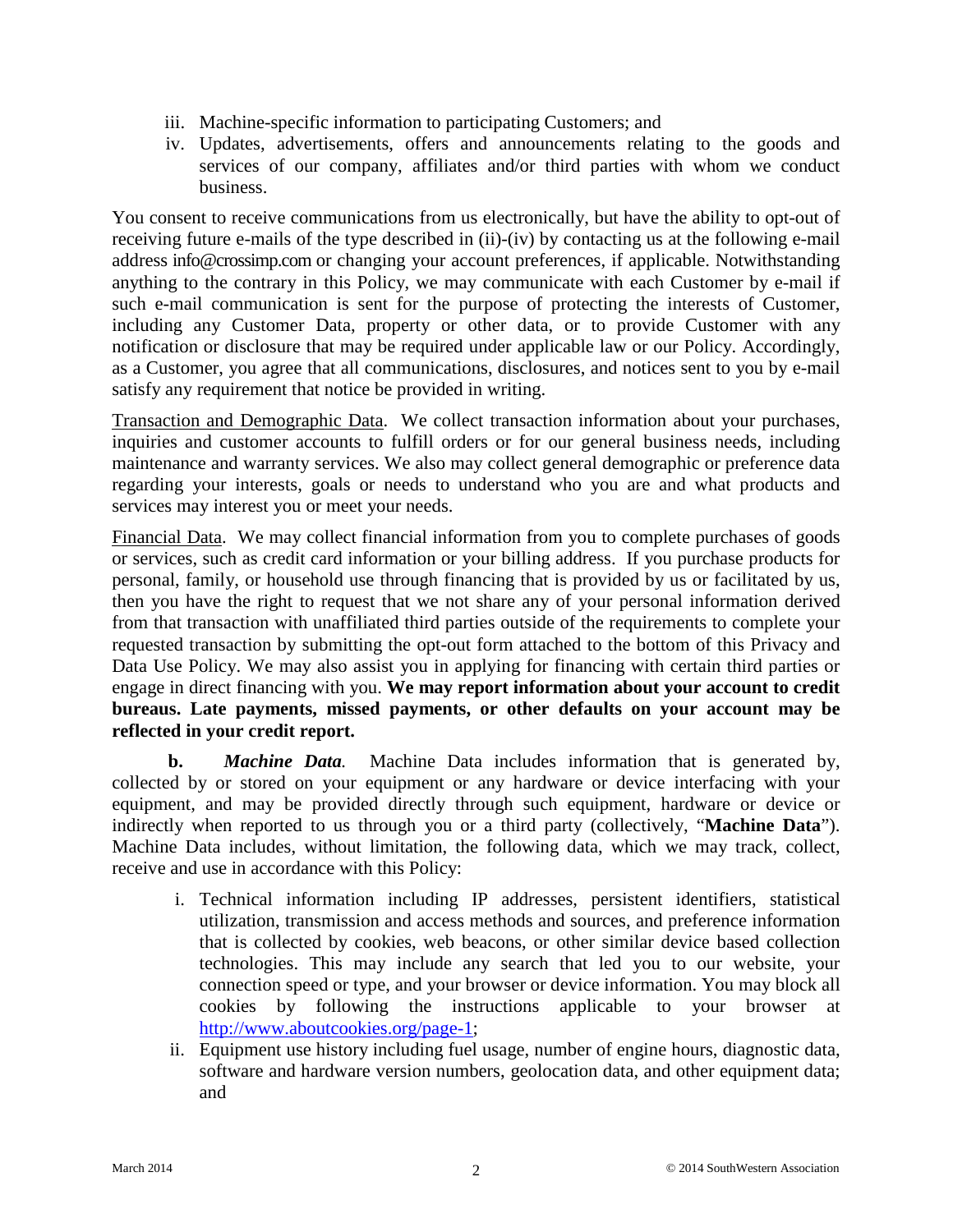iii. Agronomic information including plant, chemical and fertilizer application rates, recorded yields, soil types and moisture levels, and similar crop or field based information.

Machine Data may be collected by us directly from you or your equipment or it may be delivered to us by third parties if you authorize or allow such delivery or access from the third party (such as through the JD Link<sup>TM</sup> Telematics system for John Deere Equipment). By providing Customer Data directly to us or granting us access to Machine Data from a third party, you grant us a royalty-free, non-exclusive, perpetual license to use such Machine Data in accordance with this Policy. We are not liable for any errors, omissions, interception, loss of data, lack of capacity, lack of coverage or lack of availability, or other errors related to the transmission of any Machine Data by any third party.

YOU AGREE THAT YOU WILL CLEARLY AND CONSPICUOUSLY NOTIFY ANY AFFECTED PERSONNEL THAT THE MACHINE DATA IS CONTINUOUSLY MONITORED AND DELIVERED, INCLUDING POTENTIALLY PERSONAL AND LOCATION DATA, AND THAT YOU WILL OBTAIN ALL NECESSARY CONSENTS AND APPROVALS FROM YOUR PERSONNEL AS REQUIRED BY APPLICABLE LAW TO COLLECT AND PROVIDE SUCH DATA TO US.

## **2. Confidentiality, Security and Storage of Data**

Except as otherwise provided in this Policy, we will keep all of your Data that personally identifies you (e.g., your name and address) as private and will not share it with third parties, unless such disclosure is necessary to:

- i. Comply with a law (or based upon our good-faith belief that disclosure is necessary to comply with a law);
- ii. Protect our rights or property; or
- iii. Enforce this Policy or any of our other policies and guidelines.

We may also share your Data as provided below, when required by a third party through whom you authorized or allowed Data to be transmitted to us or when otherwise authorized or requested by you.

We will not sell your Data to third parties except in the case of a sale of substantially all of our business or assets or the business or assets of one or more of our locations or business divisions or as otherwise permitted below with respect to aggregate Data. We may permanently delete or destroy any and all Data at any time as determined by us. We use a variety of commercially reasonable security technologies to help protect your Data from unauthorized access, use, or disclosure. However, the use of such security technologies is not, and should not be considered to be, any type of guarantee or warranty by us that your Data will not be accessed by third parties, or that we will use all available security technologies to prevent unauthorized access to, use, or disclosure of your personally identifying information.

### **3. Sharing and Use of Information**

We share your Data with our affiliates, suppliers, vendors, and/or their agents and employees as we deem necessary for the provision of goods and services to you. Specifically, we may share your Data: (i) with third parties assisting us in the provision, administration, and management of goods and services generally; (ii) with third parties that assist us in providing goods and services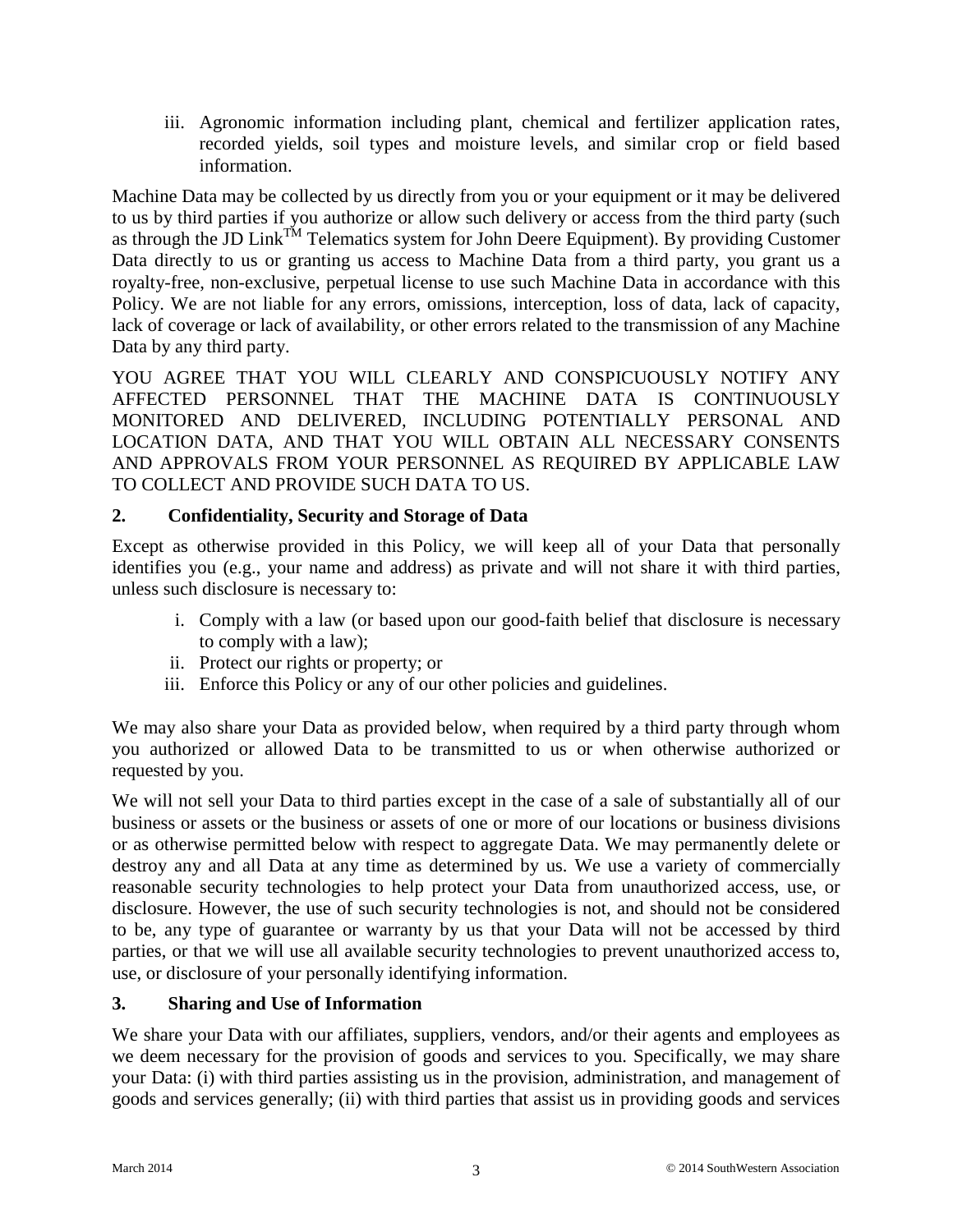that you request; (iii) with third parties that support our business operations or provide marketing or advertising services on our behalf, including marketing, technical, accounting, legal or other professionals; and (iv) as otherwise permitted by law or approved by you. We may use your Data for our general business operations and goods and services provided by us if it is in a form that is not capable of being personally identified with you or if it is combined with Data from one or more other customers in aggregate form that does not personally identify any particular customer. We may also sell, license or otherwise provide such de-identified or aggregated data to third parties.

While we use commercially reasonable efforts to safeguard your Data when transmitted to third parties, we do not warrant that your Data will be transmitted without unauthorized interception or modification or that your Data will not be accessed or compromised by unauthorized third parties.

## **4. Collection of Your Information by Third-Party websites**

Our website may contain links to other websites. We are not responsible for the privacy practices or the content of such websites.

### **5. Updates and Changes to Policy**

We reserve the right, at any time and without notice, to add to, change, update, or modify this Policy by posting such addition, change, update, or modification on our website. Any such addition, change, update, or modification will be effective immediately upon posting on our website.

### **6. Eligibility; Compliance with Children Privacy Issues**

We do not knowingly collect or maintain personally identifiable information from children under the age of 13. If you know of someone using our website that is under the age of 13, please notify us immediately. If we are informed that anyone under the age of 13 is using the website, his or her account will be cancelled and all of his or her information will be deleted from the website as soon as practical.

### **7. How to Contact Us**

If you have any questions or concerns about this Policy, or need to request corrections or deletions to the information you have provided to us, then please contact us at:

> Cross Implement, Inc. 703 S. Minier Ave, PO Box 469 Minier, IL 61759 Phone: 309-392-2396 Email: [info@crossimp.com](mailto:info@crossimp.com)